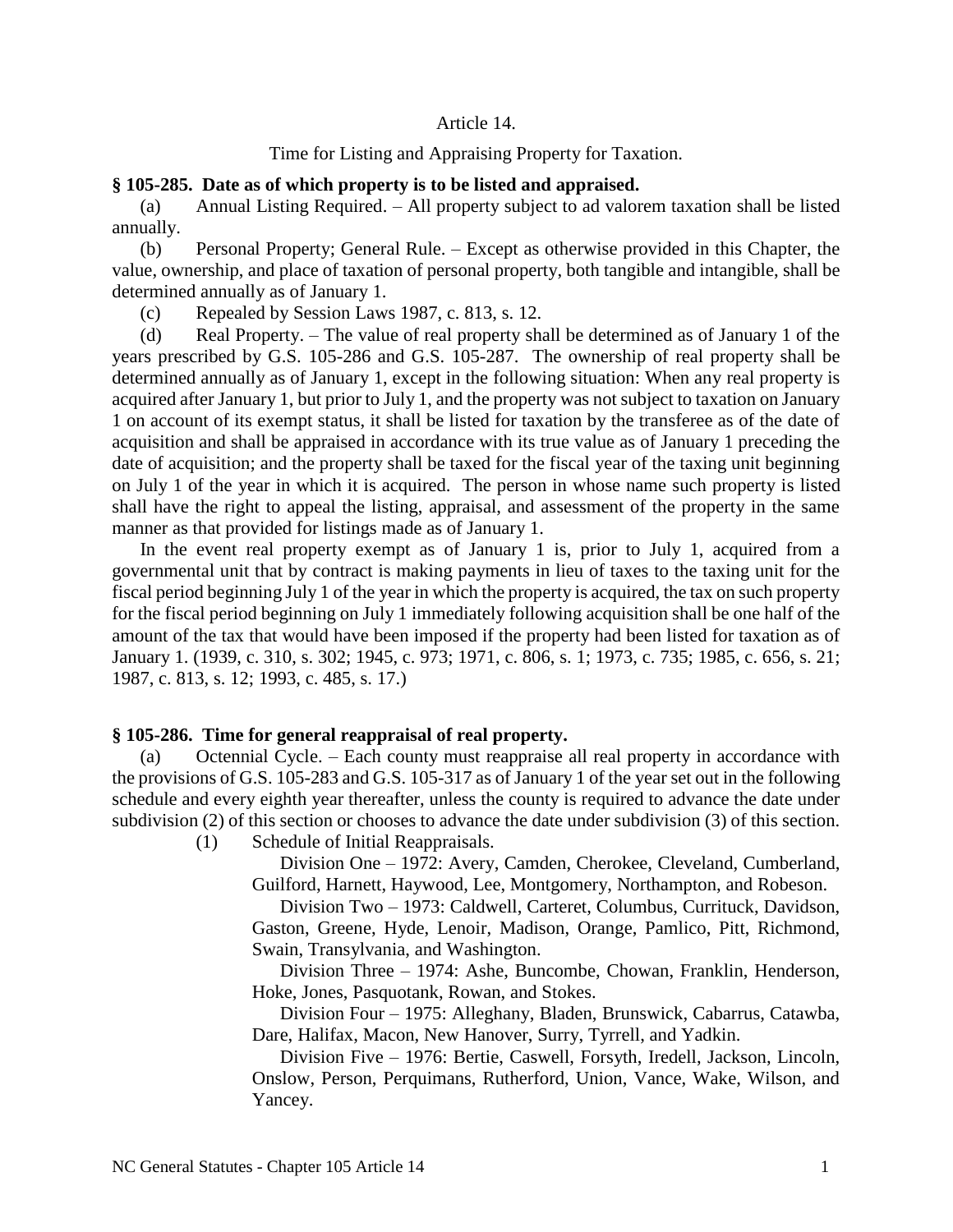Division Six – 1977: Alamance, Durham, Edgecombe, Gates, Martin, Mitchell, Nash, Polk, Randolph, Stanly, Warren, and Wilkes.

Division Seven – 1978: Alexander, Anson, Beaufort, Clay, Craven, Davie, Duplin, and Granville.

Division Eight – 1979: Burke, Chatham, Graham, Hertford, Johnston, McDowell, Mecklenburg, Moore, Pender, Rockingham, Sampson, Scotland, Watauga, and Wayne.

(2) Mandatory Advancement. – A county whose population is 75,000 or greater according to the most recent annual population estimates certified to the Secretary by the State Budget Officer must conduct a reappraisal of real property when the county's sales assessment ratio determined under G.S. 105-289(h) is less than .85 or greater than 1.15, as indicated on the notice the county receives under G.S. 105-284. A reappraisal required under this subdivision must become effective no later than January 1 of the earlier of the following years:

a. The third year following the year the county received the notice.

- b. The eighth year following the year of the county's last reappraisal.
- (3) Optional Advancement. A county may conduct a reappraisal of real property earlier than required by subdivision (1) or (2) of this subsection if the board of county commissioners adopts a resolution providing for advancement of the reappraisal. The resolution must designate the effective date of the advanced reappraisal and may designate a new reappraisal cycle that is more frequent than the octennial cycle set in subdivision (1) of this subsection. The board of county commissioners must promptly forward a copy of the resolution adopted under this subdivision to the Department of Revenue. A more frequent reappraisal cycle designated in a resolution adopted under this subdivision continues in effect after a mandatory reappraisal required under subdivision (2) of this subsection unless the board of county commissioners adopts another resolution that designates a different date for the county's next reappraisal.

(b), (c) Repealed by Session Laws 2008-146, s. 1.1, effective July 1, 2009. (1939, c. 310, s. 300; 1941, c. 282, ss. 1, 11/2; 1943, c. 634, s. 1; 1945, c. 5; 1947, c. 50; 1949, c. 109; 1951, c. 847; 1953, c. 395; 1955, c. 1273; 1957, c. 1453, s. 1; 1959, c. 704, s. 1; 1971, c. 806, s. 1; 1973, c. 476, s. 193; 1987, c. 45, s. 1; 2008-146, s. 1.1.)

# **§ 105-287. Changing appraised value of real property in years in which general reappraisal is not made.**

(a) In a year in which a general reappraisal of real property in the county is not made under G.S. 105-286, the property shall be listed at the value assigned when last appraised unless the value is changed in accordance with this section. The assessor shall increase or decrease the appraised value of real property, as determined under G.S. 105-286, to recognize a change in the property's value resulting from one or more of the following reasons:

- (1) Correct a clerical or mathematical error.
- (2) Correct an appraisal error resulting from a misapplication of the schedules, standards, and rules used in the county's most recent general reappraisal.
- (2a) Recognize an increase or decrease in the value of the property resulting from a conservation or preservation agreement subject to Article 4 of Chapter 121 of